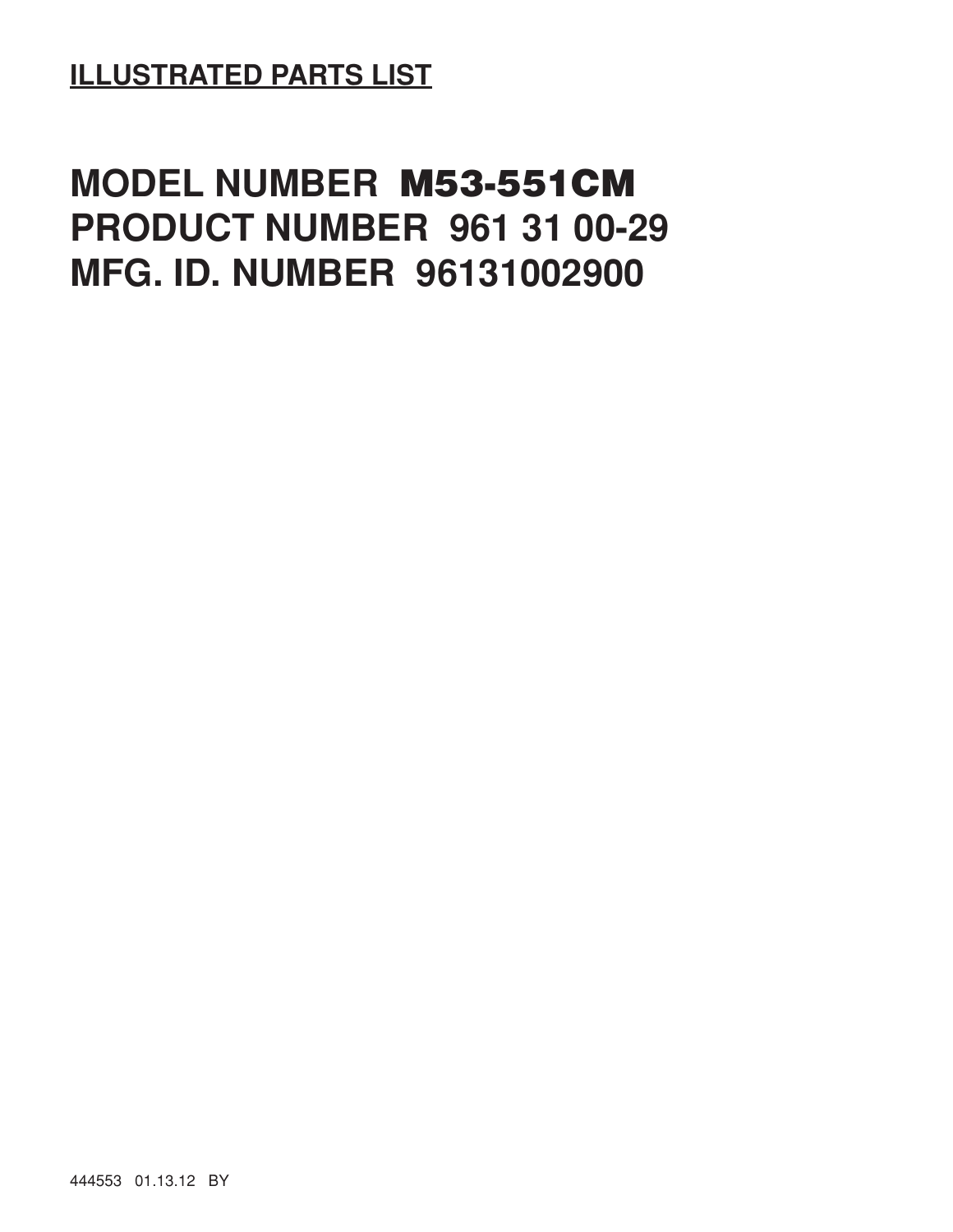## **ROTARY LAWN MOWER - MODEL NUMBER M53-551CM (96131002900) PRODUCT NUMBER 961 31 00-29**